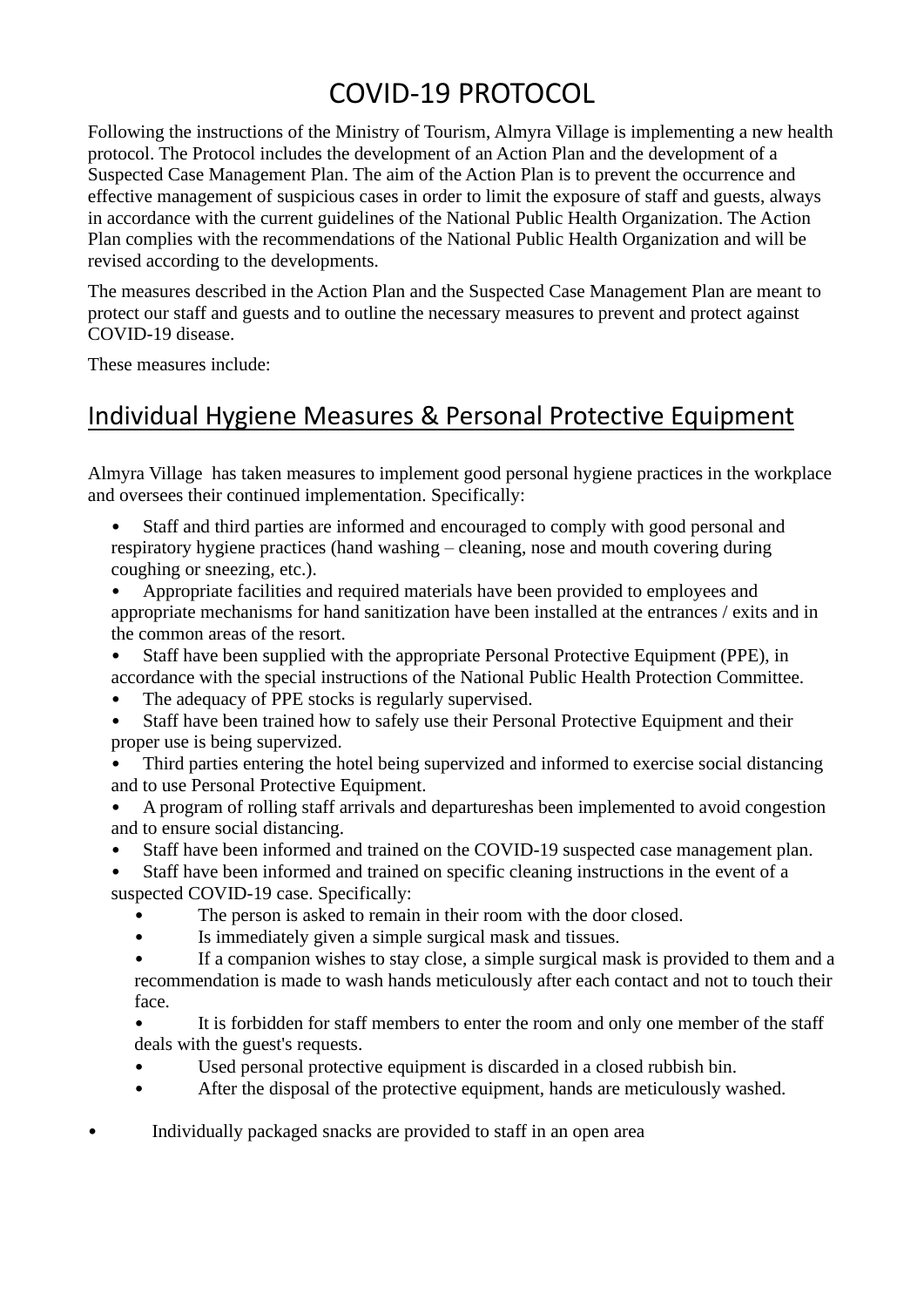## Accommodation File and Event Book

• For purposes of public health protection, we keep a record of staff members and all guests staying at the hotel (name, nationality, date of arrival and departure, contact details such as address, telephone, e-mail), so that it is possible to track all the people who came in close contact with an identified COVID-19 case.

• All General Data Protection Regulation (GDPR) are adhered to and all guests and staff are informed that records are kept for the protection of public health.

• The hotel records and updates an Event log book COVID-19.

## Staff

Each member of the hotel staff strictly adheres to the basic protection measures against COVID-19. In particular, employees practice the following personal and respiratory hygiene practices:

• Frequent hand washing with soap and water for at least 40 seconds, before and after contact with money or guests' items, before eating, before and after work breaks, after a visit to the toilet and careful hand drying with disposable paper towels and disposal in bins.

• Covering nose and mouth during coughing or sneezing with a tissue or the inner part of the elbow.

• Disposal of paper towels or other personal hygiene items used to disinfect work surfaces in a closed bin.

• Avoiding shaking hands and close physical contact, keeping a distance of at least two meters from colleagues, guests or third parties in all workplaces, hotel rooms and rest areas.

- Avoiding touching the front of the mask or face shield.
- Avoiding touching of face with hands.
- Informing the health officer in case of:
	- illness or symptoms relating to COVID-19 infection or
	- contact with a possible or confirmed case.
- Staying at home in case of illness and informing the health officer.
- Returning to the workplace only if the laboratory test is negative and after 14 days after close contact with a confirmed COVID-19 case.

### Reception

Almyra Village staff takes the necessary hygiene measures, keeps a distance of at least 1.5 meters from the customers and adheres to the following hygiene rules:

- When requested, Almyra Village:
	- informs visitors about the accommodation policy and the measures taken to deal with any incidents,

• provides useful information about health providers, public and private hospitals, COVID-19 reference hospitals and pharmacies in area and

• provides Personal Protective Equipment.

• Provision of special equipment (medical kit) in the event of a COVID-19 case, such as gloves and disposable masks, antiseptics, cleaning wipes, apron, long-sleeved robe, laser thermometer.

- Training of staff to recognize guest symptoms and report them directly to the Health Officer.
- Provision of hand sanitizer.
- Regular disinfection of the reception surfaces.
- Appropriate configuration of the reception, installation of floor markings at a distance of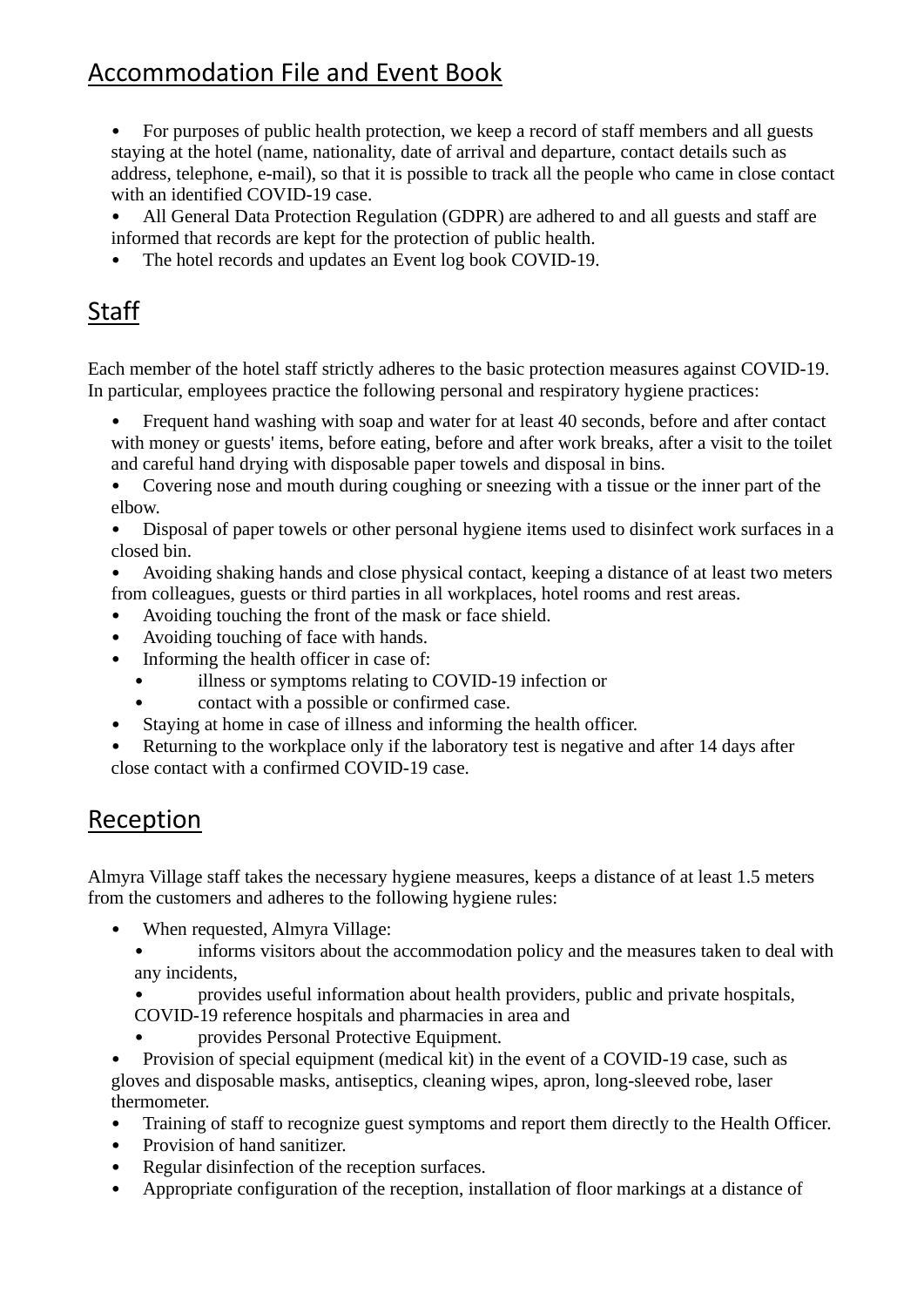two meters indicating where guests should stand.

Implementation of electronic check in / check out procedures to reduce waiting time and overcrowding. Credit cards are deposited in a special box for use by the receptionist and antiseptic is provided for disinfection after use.

• Accommodation expenses are paid electronically and bills, invoices and receipts are sent by email.

Disinfection of key cards.

• Extention of check-in and check-out period between stays. Check-out until 11:00 a.m. and check-in from 15:00 pm. During the time between each check-in and check-out between different guests the room is cleaned, thoroughly disinfected and adequate natural ventilation of the space follows.

• Non-residents are forbidden from entering the rooms.

#### Housekeeping

• The housekeeping staff uses simple surgical masks, gloves and disposable waterproof robes.

• Once the Personal Protective Equipment has been removed and disposed of in a closed bin, hands are thoroughly washed with soap and water.

- All hard surfaces are cleaned and disinfected with disposable cloths / fabrics or cleaning paper and sponges with detachable heads.
- Discarded equipment is treated as a contagious contaminant and discarded in special bags.

• 0.1% sodium hypochlorite is used after cleaning with a neutral detergent. For surfaces that are likely to be damaged by the use of sodium hypochlorite, we use ethanol at a concentration of 70% after cleaning with a neutral detergent. As an extra measure we use certified biocide liquids for the safety of our staff and guests. Our partner company is Diversey the largest company in the field with many years of experience.

• Housekeeping services are being strengthened in all public areas, especially in "high risk" facilities.

- Thorough cleaning and good room ventilation is applied during the period between stays.
- The proper operation of dishwashers and washing machines in terms of the temperature used and the dosage of detergents is regularly monitored.
- When using disinfectants, the space is well ventilated. In the event of a confirmed COVID-19 case:
	- All surfaces and objects that may have been contaminated are washed and disinfected according to the above instructions.

• Housekeeping staff uses a simple surgical mask, gloves and a disposable waterproof robe.

- Touching of the face with hands is avoided.
- After the protective equipment has been removed, it is properly disposed of and hands are thoroughly washed with soap and water.
- Discreet monitoring of guest symptoms.

• Housekeeping services will not be provided during a guest's stay unless otherwise indicated by the guest during the pre-registration process or check in. Should these services be requested, guests are informed that they must leave the room before the housekeeping staff can enter in order to avoid overcrowding. Turn down service is provided only under special circumstances and after a formal request at the reception.

- For departures, 2 protocols apply:
	- Normal cleaning and waiting 24 hours before the room is available to a guest or
	- Meticulous cleaning disinfection of the rooms and bathrooms for same day use.
- Decorative objects have been removed.
- Commonly used multi-purpose items such as menus, magazines etc. have been removed.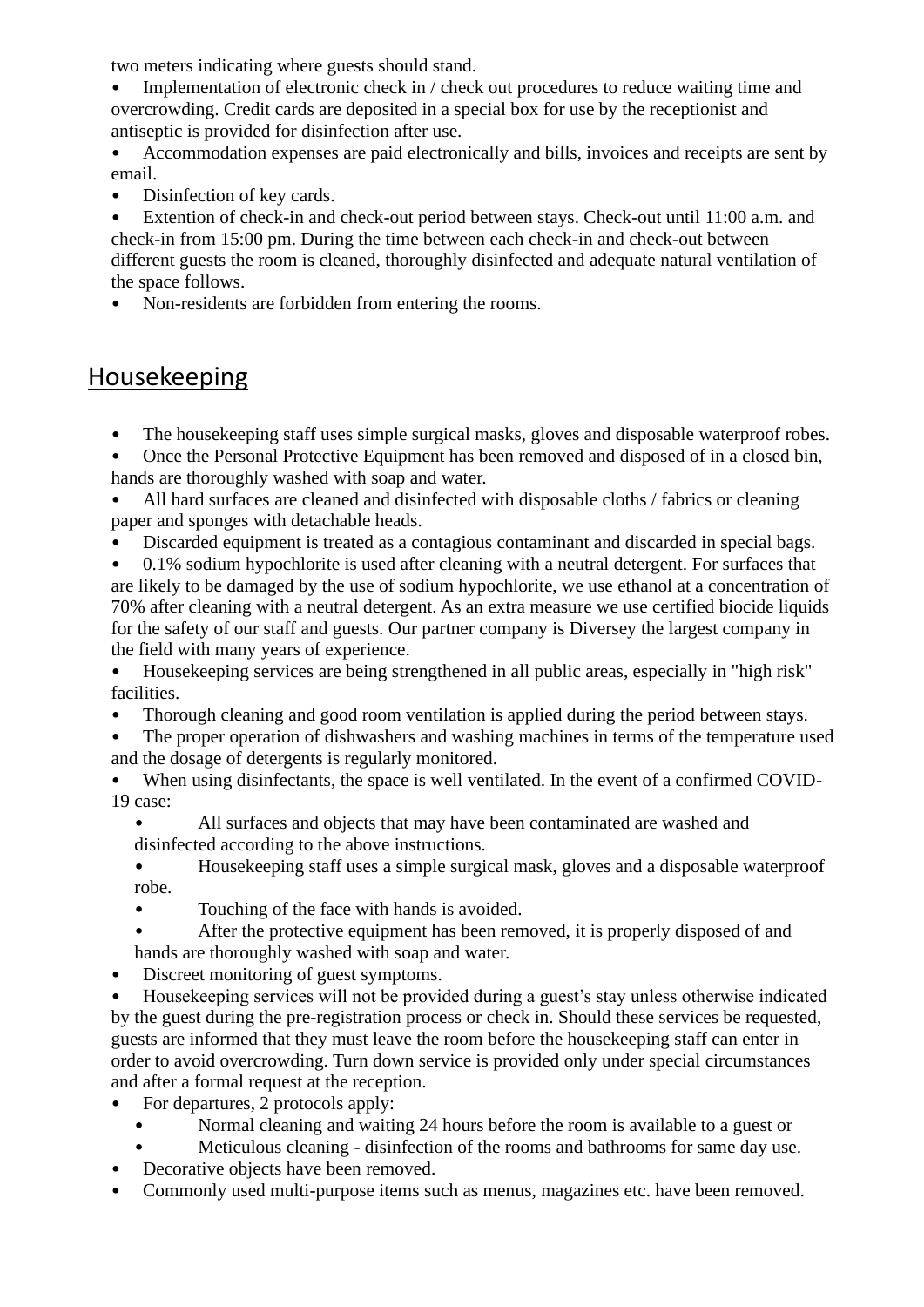- A special disposable cover is placed on the TV and air conditioner remote controls after disinfection.
- Fabric surfaces are cleaned with a steam device (temperature > 70.).
- Doors and windows are opened daily for natural ventilation of spaces.

#### Kitchen

- All kitchen staff are required to strictly adhere to HACCP rules.
- Goods are received by a specific member of staff who is always required to wear the appropriate Personal Protective Equipment.
- Implementation FIFO procedure (first in first out).
- Kitchen staff are required to keep distances according to the guidelines set by the health authorities.
- Unauthorized personnel is prohibited from entering the kitchen.

#### Restaurant

- Restaurant staff are taking all the necessary hygiene and social distancing measures.
- All decorative items have been removed.
- Commonly used multi-purpose items have been removed.
- Breakfast ala carte is served between 08:00 and 11:15 at the outdoors areas of the hotel.
- Room service is available and delivery is contactless.
- The maximum number of customers allowed in the restaurant is defined by the ratio of 1 customer per 2 sq.m. of total usable operating space.
- The maximum number of seated people at a table is six (6).
- There is no limit for families with children.
- The minimum distances between the tables have been applied depending on the layout of the seats.

### Gym

• For the safety of our guests, access to the gym will be prohibited.

### Swimming Pool

- The pool area can accommodate 1 person per 5sqm.
- The pool is open daily from 10:00 till 19:00.
- The umbrellas are placed at a 2m distance from each other for your personal safety.
- Please take a shower before entering and as soon as you leave the pool.
- There is a soap bath and antiseptic in the pool area for your disinfection.
- The pool area, furniture and sunbeds are disinfected daily and after each use with special, certified disinfectants.
- Please do not lie down on the sunbeds unless you have placed your personal towel.
- The staff takes the necessary hand hygiene measures, keeps at least one meter away from customers,colleagues or third parties and uses the protective equipment correctly.
- Every day,at regular intervals, the pool water is checked with measurements that comply with the specifications.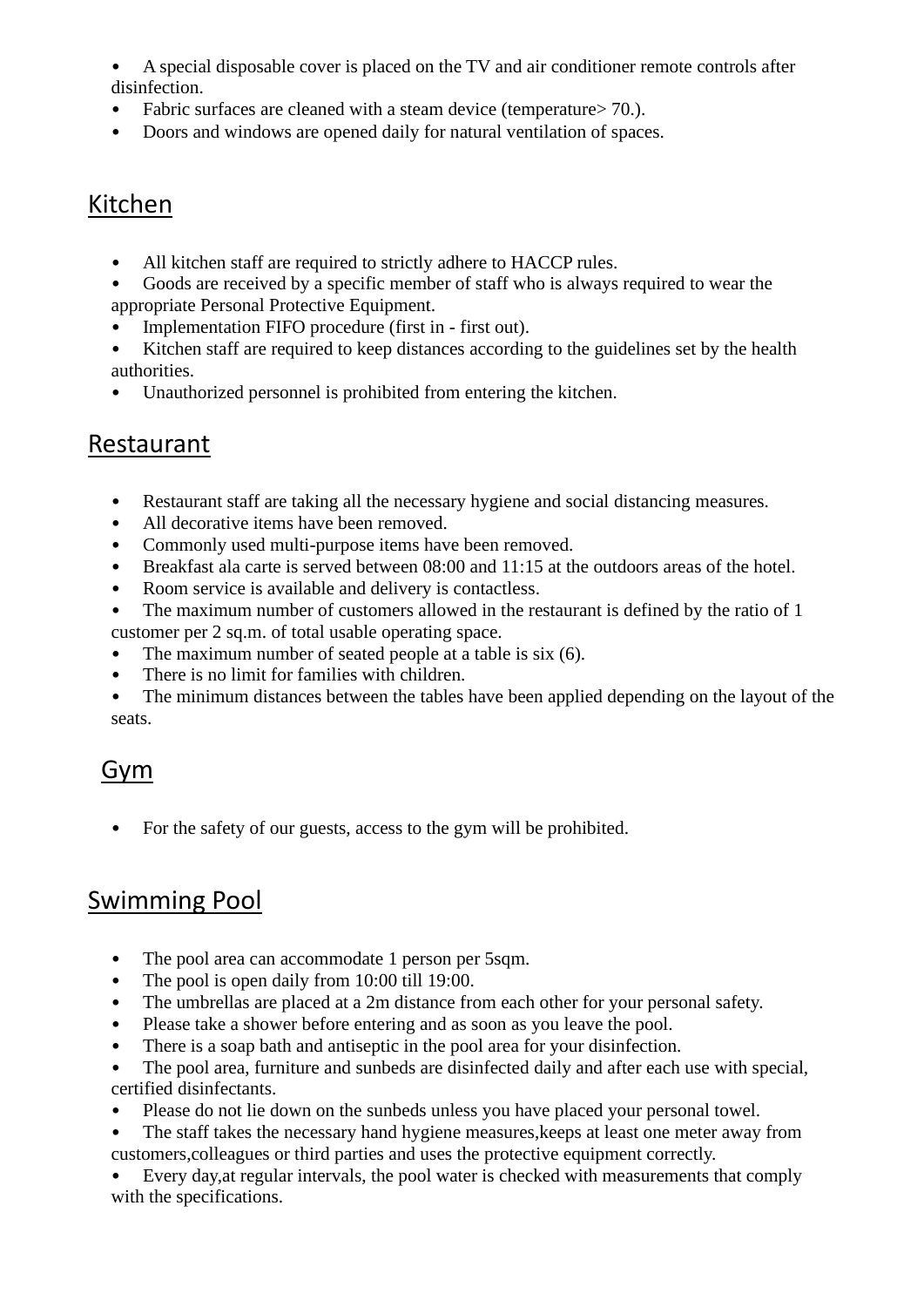### Common Areas

Common areas include the lobby, seating area, outdoor seating and the following measures apply:

• Common areas are well ventilated. Hand sanitizers have been installed in all common areas of the hotel.

- Signs have been installed to remind customers to practise social distancing.
- Furniture has been removed to avoid overcrowding in public areas (4 people / 10 sq.m.).
- Decorative objects and multiple-use objects have been removed.
- All surfaces are regularly cleaned and disinfected.
- Overcrowding in toilets in public toilets is prohibited.

## Air Conditioning

- Air recirculation is avoided.
- All outdoor areas are adequately ventilated.
- The replacement of filters for Air Conditioning Units will be done according to the maintenance schedule taking all protective measures.

#### Environmental Measures

- All workplaces are adequately ventilated and air conditioning systems are regularly maintained.
- All workplace surfaces, common areas and equipment are regularly cleaned.
- In the event of a possible or confirmed case of COVID-19 infection, all areas will be disinfected according to the instructions of the National Public Health Organization.
- Covered waste bins have been installed, where all disposable Personal Protective Equipment or other means used to disinfect work surfaces can be disposed of immediately after use.
- Work clothes and Personal Protective Equipment are frequently cleaned and safely stored.

## COVID-19 Suspected Case Management Plan

If a guest shows symptoms relating to COVID-19, the following procedure is followed:

The hotel's health manager will contact a doctor and he will visit the suspected case for evaluation. If necessary, a COVID-19 test will be performed.

- The guest will be asked to remain in their room with the door closed, until the lab results are returned.
- Patients who show symptoms of respiratory infection, will receive a simple surgical mask and tissues immediately.
- If the patient has a companion who wishes to stay and take care of them, they will be given a simple surgical mask and be advised to wash their hands every time they come in contact with the patient.

• Members of staff are advised to avoid entering the patient's room unless absolutely necessary, in which case a member of staff will be selected to deal exclusively with the patient. Used protective equipment is discarded in a covered waste bin and is not reused.

- After discarding the protective equipment, staff are required to wash their hands thoroughly.
- If the COVID-19 test returns positive, the case will be reported to the National Public Health Organization who will then provide further instructions.